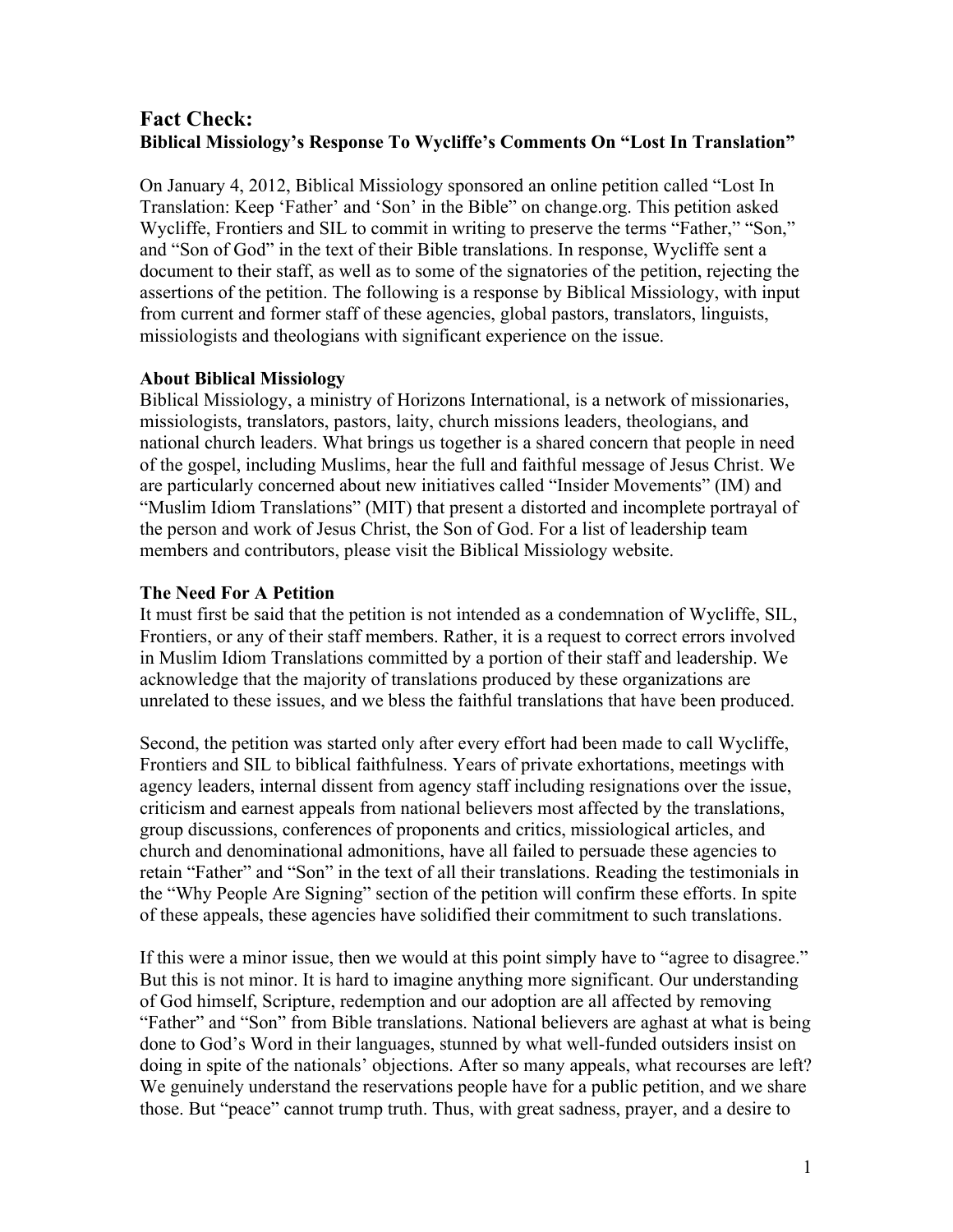honor God's name, this initiative was begun to enable individual voices, from all over the world, to speak as one. It is our sincere desire that agency leaders would commit to retain "Father" and "Son" in the text of the Bible, that they would restore the good name of their organizations, and that their most fruitful and faithful days would still lie ahead. We pray to that end. Until that time, we will continue to plead that Bible translations "testify that the Father has sent his Son to be the Savior of the world" (1 John 4:14).

Each of the following sections includes the Petition Statement cited by Wycliffe, Wycliffe's Response, and a Fact Check.

# **1. Petition Statement**

"Western missions agencies Wycliffe, Frontiers and SIL are producing Bibles that remove *Father*, *Son* and *Son of God* because these terms are offensive to Muslims."

# **Wycliffe's Response**

"The titles are not removed, but are translated more accurately to the inspired Greek. The issue is not that the Greek term is offensive to Muslims, rather that traditional translations of it are so inaccurate that they communicate the wrong meaning, appearing to say God has sex with women, and give readers the impression the translation is corrupt."

# **Fact Check**

This must be clearly stated at the outset: the "impression" of the reader never justifies replacing or removing "Father," "Son," or "Son of God" from the text of Scripture, regardless of the reader's misunderstanding or objections. The nature of the reader's offense has no bearing on what God actually says and means in his Word. And in the matter of the self-revelation of God, his Word is abundantly clear: "We have seen and *testify* that the *Father* has sent his *Son* to be the Savior of the world. Whoever confesses that Jesus is the *Son of God*, God abides in him, and he in God." (1 John 4:14–15, emphasis added). We are not to take away from his Word (Deut. 4:2). "Father" and "Son" are not metaphors. They refer to who God is eternally, in his very being: one God in three persons, Father, Son and Spirit. We cannot change these eternal terms for God.

Thus, the petition letter that people are signing asks the agencies to "not support any translation that replaces or removes 'Father,' 'Son,' or 'Son of God' from the text." Whether one says they are removed, replaced, or mistranslated, the fact is that in various ways, these divine terms do not appear in the translated text. While the petition identifies a few such translations, Wycliffe told [World](http://www.worldmag.com/articles/18687) magazine that about 30-40 of their translations "employ some alternate renderings" for the divine familial terms.<sup>1</sup>

Wycliffe/SIL has produced no concrete, persuasive evidence that this MIT practice is valid. Instead, undocumented and unconvincing rationale is offered. For example, SIL staff Andrea and Leith Gray, and Rick Brown<sup>2</sup> assert in an October 20, 2011 article in

 $1 \text{ http://www.worldmag.com/articles/18687}$ 

<sup>&</sup>lt;sup>2</sup> [SIL](http://www.sil.org/sil/roster/brown_richard.htm) indicates Rick Brown is the Eurasia Associate Area Director, an International Translation Consultant, and a Consultant for Special Audiences. He has authored several [articles](http://ijfm.org/) advocating non-literal renderings for "Son of God" and other familial terms.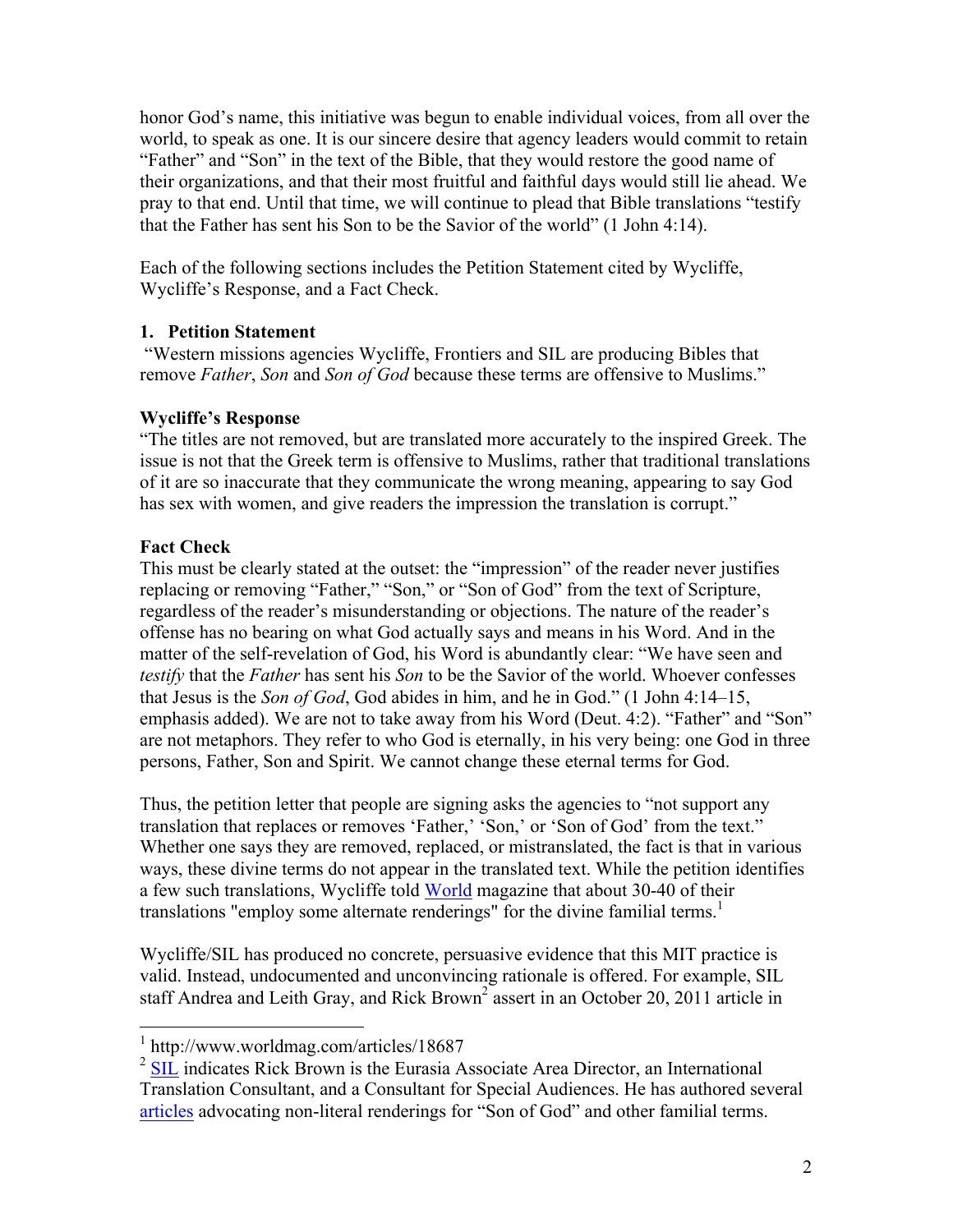[Missions Frontiers](http://www.missionfrontiers.org/blog/post/translating-familial-biblical-terms)<sup>3</sup> that a literal translation of familial terms in some languages "results" in readers understanding the Lord's Prayer to say 'Our Begetter, who is in heaven.'" The SIL authors of the article have not demonstrated the existence of any language in which a son uses the words for "my Father" and actually means "my Begetter." SIL needs to state which languages they have in mind here, as these types of assumed scenarios seem to be shaping their policy.

The only justification Wycliffe has given for removing Father-Son terms from the Bible text for Muslim audiences is their assertion that those terms mean to Muslims that God had sexual relations with Mary. This "justification" surfaces several times in Wycliffe's response to the petition and it is the basis for their translation policy that facilitates the MIT practice. However, their assertion is not valid theologically or linguistically. Evidence of this truth comes from many native speakers of Arabic, Turkish, Farsi, Dari, Urdu, Malay, and many other languages of Muslim-majority nations who insist that "Father" and "Son" are valid and accurate terms to use in their own languages. The following are just a few examples from native speakers of Middle Eastern and Asian languages who signed the petition:

- "Arabic is my native language so I can affirm that there is no valid reason to change those terms in Arabic." (Jihan Husary)
- "Urdu is my native language, there is no offense in the words currently being used" (E. Nisar Khan)
- "No compromise. For ages world has preached these terms and they have understood responding for a decision to follow THE SON." (David Diwan-Masih)
- "As a former Muslim, I can attest that a literal translation of filial terminology in Muslim languages will provide the clearest gospel picture for Muslims. It will also help dispel the Muslim misconception that Christians have tampered with the Bible." (Fred Farrokh)
- "Manipulating with the Word of God is exactly what the Qur'an accuses People of the Book of doing. The Bible stands on its own and Muslims are coming to Christ without this manipulative scheme." (Atif Debs)
- "I myself am a Bible translator into North-Levantine (spoken Syro-lebanese) and I am the son of a Muslim father, and I preach to Muslims. I am shocked at the theology behind such replacements for the terms 'son' and 'father'. I think it is much better to have an explanation in a footnote than removing such words. Muslims who have problems with these terms have been brought up with polemic indoctrination, and no matter what we change in our translation they will not accept it as authoritative before they actually read it with an open heart asking God to reveal the truth. But what makes this worse, is that all these attempts at making Muslims accept the Bible actually give them more reasons to reject the Bible, because when they see how different all the translations are, they can't stop thinking something is very wrong." (Arkan Zaki)

 <sup>3</sup> http://www.missionfrontiers.org/blog/post/translating-familial-biblical-terms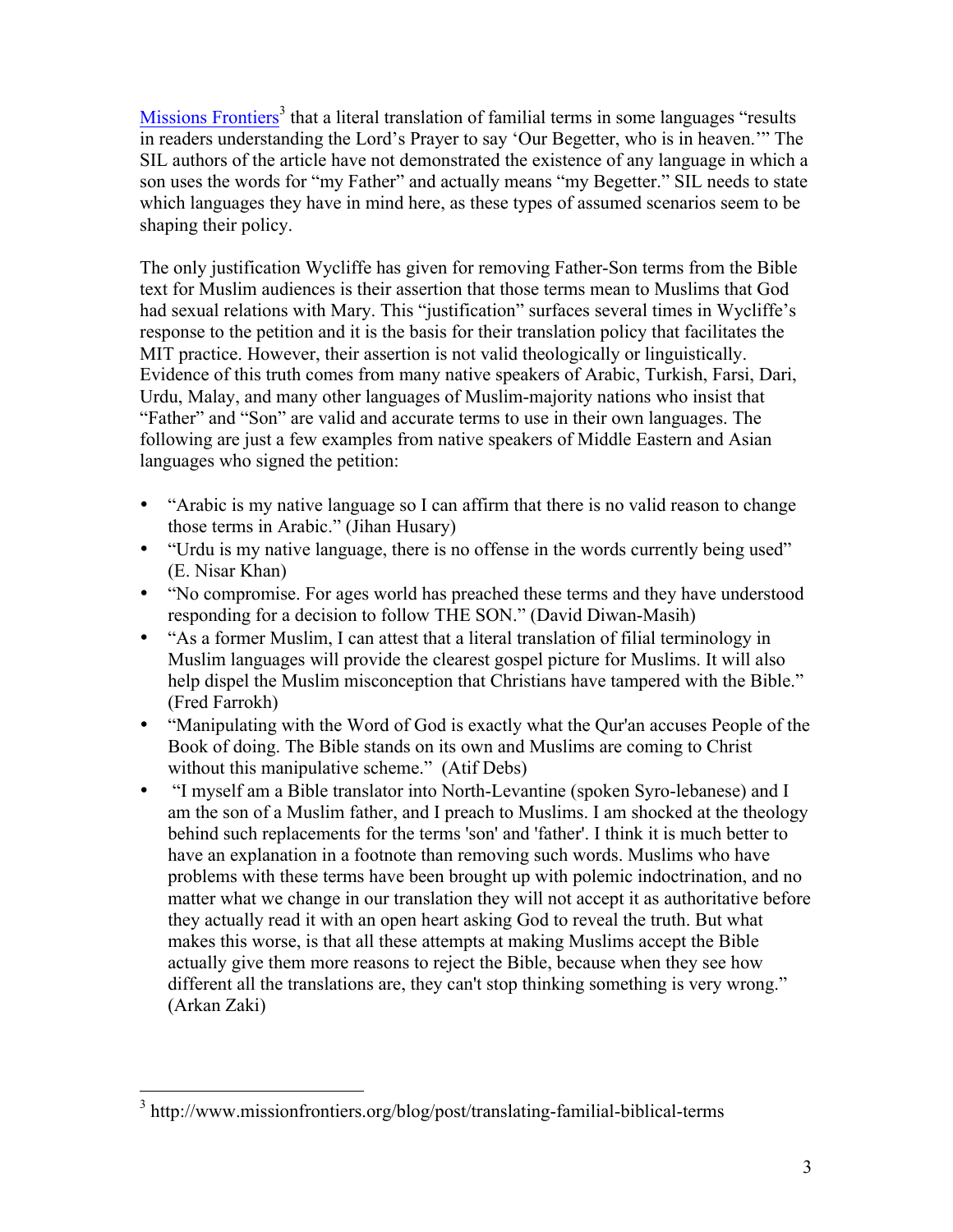There are important theological and linguistic reasons why the above statements from native speakers are accurate and why Wycliffe's "justification" and resulting translation practice are not valid. Appendix 1 of this paper outlines those reasons in more detail and shows how the MIT practice is not based on the reality of how actual language works (using context as part of the meaning) or how Muslims understand "Son of God," especially the important fact that this issue is all about theology to Muslims. Thus, contrary to what Wycliffe claims, in translations where the Greek terms for "Father" and "Son" are not translated literally, the word "Father" (*pater* in the Greek) is not "translated more accurately" by terms such as "guardian." Nor is the word "Son" (*huios*) "translated more accurately" by terms such as "representative."

But most importantly, we simply do not have the authority to make such significant changes to God's revelation of himself. Jesus never refers to God as "my Guardian," and we cannot say he did. Replacing "Father" fails to convey the intimate, familial relationship that God the Father eternally experiences with God the Son, and that he graciously secures for us by the sacrifice of his beloved Son, and not merely of a "representative." Any possible misunderstanding of "Father" and "Son" should be cleared up in the footnotes, with an accurate, orthodox, biblical explanation. The text must not be changed.

Again, misunderstandings or objections of the reader never justify changing "Father," "Son," and "Son of God," even for Muslims' actual offense to these terms. The testimony of those who work with Muslims, as well as that of former Muslims, is that Muslims' primary objection to "Father," "Son," and "Son of God" is theological, i.e. that God cannot have a Son because that would imply that God is more than one. Further, the Son of God taking on human nature would mean God is "one of us." Muslims strongly object to these theological ideas. Indeed, Christians have been wrestling with these mysteries ever since Jesus' incarnation. But our difficulty in comprehension, or our offense, does not mean we can change the terms God has given us. There simply is no justification to replace "Father" or "Son" in the text of Scripture with other words that we might think are more acceptable. If there are misunderstandings, then they must be explained, either in the footnotes or verbally. God's Word must not be changed.

Finally, Wycliffe's assertion that "traditional translations" of *Father* and *Son* "give readers the impression the translation is corrupt" is outlandish. If that were the case, then Bibles in every language should remove these terms because of some reader's objections. What reinforce Muslims' understanding that the Bible is corrupt, however, are these new translations that are radically different in content and meaning from existing accurate translations. In the words of a former Muslim and native Arabic speaker who signed the petition,

To even flirt with changing, let alone removing, such language does violence to the text and will have precisely the opposite effect than what is intended. Muslims will not see the beauty of the Godhead and they will be reinforced in their longstanding, but incorrect belief that Christians are at liberty to tamper with God's revelation to suit their needs. God forbid that it should ever be so. (Abdu Murray)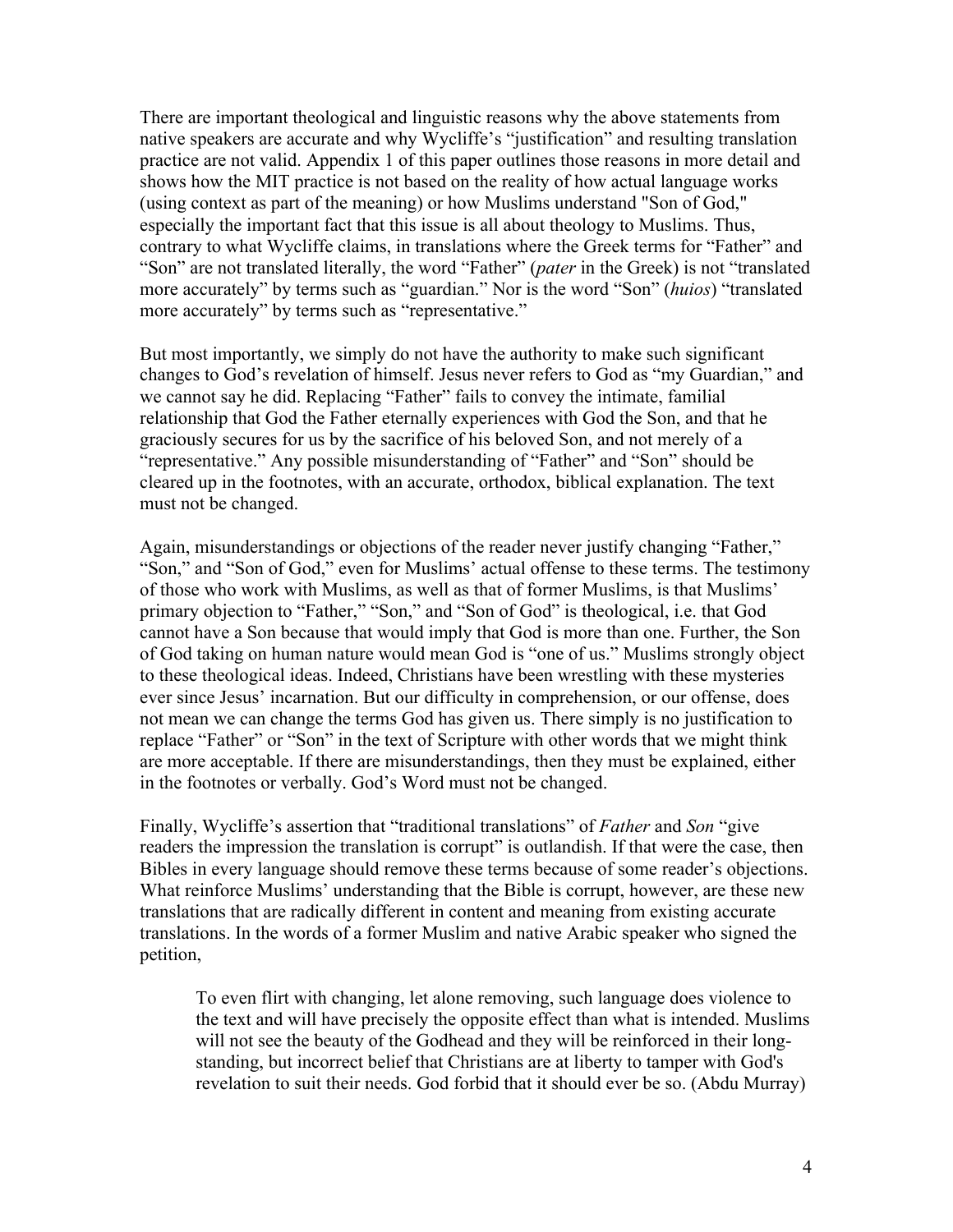#### **2. Petition Statement**

"Wycliffe/SIL produced *Stories of the Prophets*, an Arabic Bible that uses 'Lord' instead of 'Father' and 'Messiah' instead of 'Son.'"

#### **Wycliffe's Response**

"The Arabic *Stories of the Prophets* is not a Bible but a set of audio dramas. These stories avoid terms that are understood by ordinary speakers to attribute sexual activity to God. A few of the dramas use the word *rabbuna*, which in the normal Arabic means the one who raises us paternally and governs the family as its head. One early story used 'the Christ sent from God' to translate *huios*, but these audios were discontinued."

# **Fact Check**

The audio drama series *[Stories of the Prophets](http://www.answering-islam.org/fileadmin/reviews/lives-of-prophets.pdf)* (SOP) is based on the transcript of the *Jesus* film,<sup>4</sup> which is mainly a word-for-word account from the Bible text of the Gospel of Luke. In adapting the script for *Stories of the Prophets*, <sup>5</sup> Wycliffe/SIL indeed chose to "avoid" certain terms, including "Father," "Son," and "Son of God." But doing so radically changes the meaning of God's Word. For example, when the disciples asked Jesus how to pray, he said something extraordinary: "When you pray, say: 'Father hallowed be your name . . ." (Luke 11:2, ESV). German theologian Joachim Jeremias searched the Old Testament and ancient rabbinic writings, and he concluded this was the first instance of a Jew directly addressing God as "Father."6 The Old Testament Israelites referred to God as "Father," but never in direct address. What Jesus is introducing here not only is unprecedented, it was unimaginable to his Jewish audience. And the remarkable story of the gospel is that God the Son offers to us that same intimate, secure relationship with God the Father. But all of that is lost to readers when *Stories of the Prophets* instead uses *rabunna*, which native Arabic speakers confirm actually means "our Lord," so that the prayer has Jesus saying, "When you pray, say: Our loving, heavenly Lord . . ." (SOP).<sup>7</sup> This replacement of "Father" is not just a linguistic issue. Rather, it strikes at the heart of our understanding of God as Father.

Former Muslim Hussein Wario confirms this understanding of *rabunna*:

The Qur'an has the verdict on the meaning of the Arabic word *Rabbuna*  which Wycliffe wants Christians to believe it has another meaning other than "Lord." I have searched the entire Arabic Qur'an for the word and it appears 14 times and each time Islamic scholars have rendered it as "Lord." . . . *Rabbuna* is found in Surah 2:139, 5:84, 7:44, 89 & 149, 20:50, 21.112, 22.40, 26:51, 34:26, 36:16, 41:14, 42:15, 46:13, 68:32.

 <sup>4</sup> http://www.answering-islam.org/fileadmin/reviews/lives-of-prophets.pdf

<sup>&</sup>lt;sup>5</sup> The series was originally titled "Lives of the Prophets."

<sup>6</sup> R.C. Sproul, (2009). *The Prayer of the Lord*, p. 17.

<sup>7</sup> The English back-translation of *Stories of the Prophets* was provided by Steve Coats, Wycliffe/SIL staff member and President of Sabeel Media, in an email dated Nov. 30, 2006.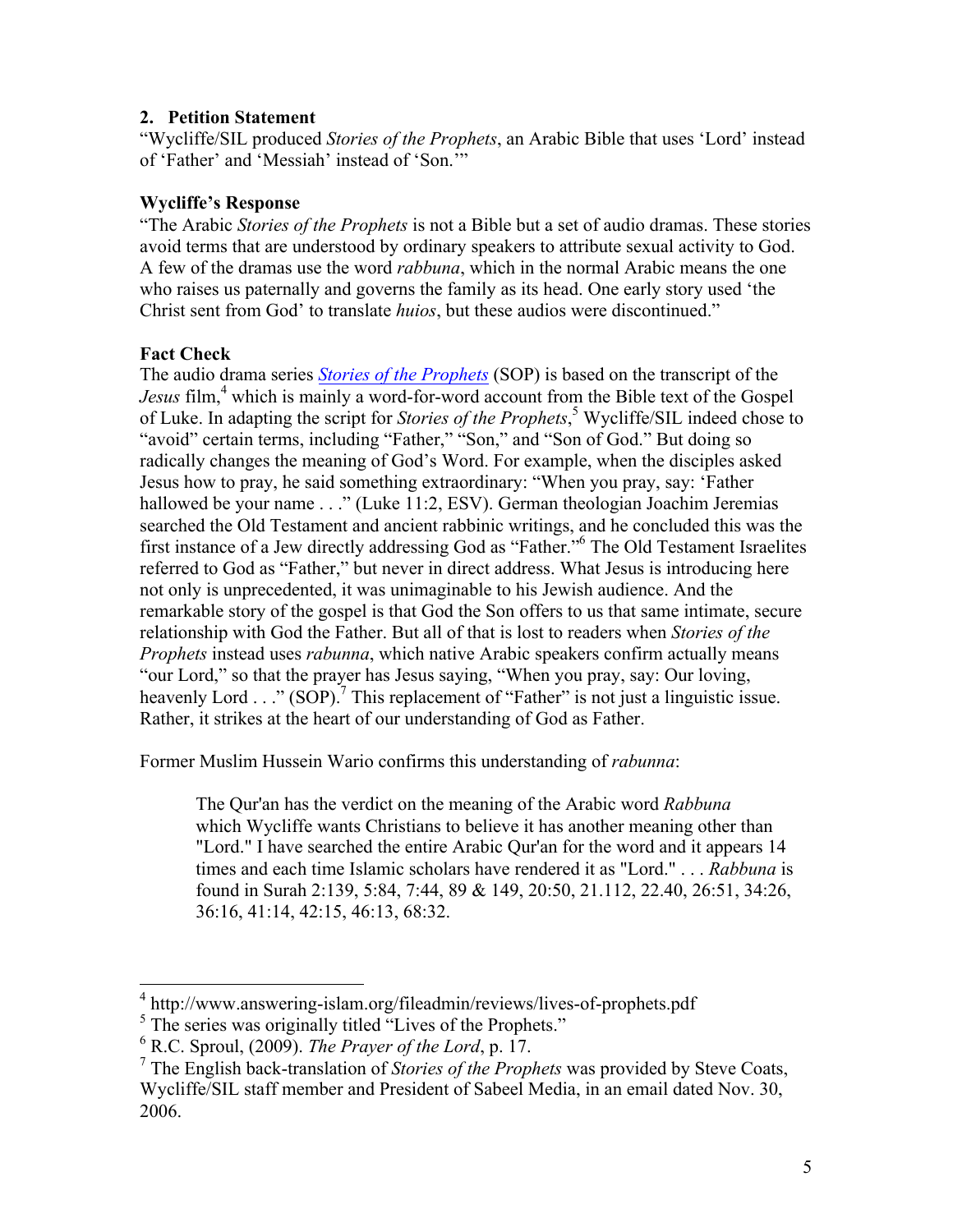A few of the many examples where *Stories of the Prophets* "avoids" these terms:

- Luke 9:35 "And a voice came out of the cloud, saying, 'This is my Son, my Chosen One'" (ESV) is translated as "they heard a voice from heaven saying: 'This is the beloved Messiah'" (SOP).
- Matthew 28:19 "... baptizing them in the name of the Father and of the Son and of the Holy Spirit" (ESV) is translated as ". . . baptize them with water in the name of God and His Messiah and the Holy Spirit" (SOP).
- Luke 22:70 "So they all said, 'Are you the Son of God, then?'" (ESV) is translated as "Then You are the Messiah of God?" (SOP).

We contend, however, that the translator does not have the authority to avoid/remove/replace "Father," "Son" or "Son of God," for any reason. The problem of removing these terms in an audio Bible is compounded by the lack of footnotes, and explanations in a recorded introduction can be passed over.

Further, Wycliffe's response that "*Stories of the Prophets* is not a Bible" does not justify changing the terms, and even contradicts their own description. A February 11, 2004 Powerpoint presentation by Rick Brown of SIL refers to this series as "An Audio Panoramic Bible for the 10/40 Window." In a May 20, 2011 email, Steve Coats, Wycliffe/SIL staff member and President of Sabeel Media that distributes the series, refers to it as a "non-print audio panoramic mini Bible." Sabeel is a partner organization to SIL (see pg. 9). Thus, SIL plainly refers to the series as a Bible. The Bible is God's Word given to us, whether in print, audio, or electronic media.

Wycliffe's commitment to such translations is having a devastating effect on personnel who believe it is wrong to remove "Father" and "Son" from Bible translations. Many of the petition comments have sadly come from current and former Wycliffe/SIL staff, including one couple who wrote,

There are many within Wycliffe that disagree with this practice and some encouraging meetings took place, but unfortunately the result of those meetings was a confirmation that this practice will continue and has been given a free reign to move forward with the issuance of "SIL International Statement of Best Practices for Bible Translation of Divine Familial Terms." Because of these translation practices and the theological implications, we have resigned from Wycliffe. (Meredith Boone)

#### **3. Petition Statement**

"Frontiers worked with an SIL consultant to produce *True Meaning of the Gospel of Christ*, an Arabic translation which removes 'Father' in reference to God, and removes or redefines 'Son.'"

#### **Wycliffe's Response**

"This translation is unfinished and still being revised. It uses a word for Father that is closer to the biblical meaning than the traditional Arabic term, and does not ascribe carnality to God. It also explains the Greek and Hebrew term and its meaning. It defines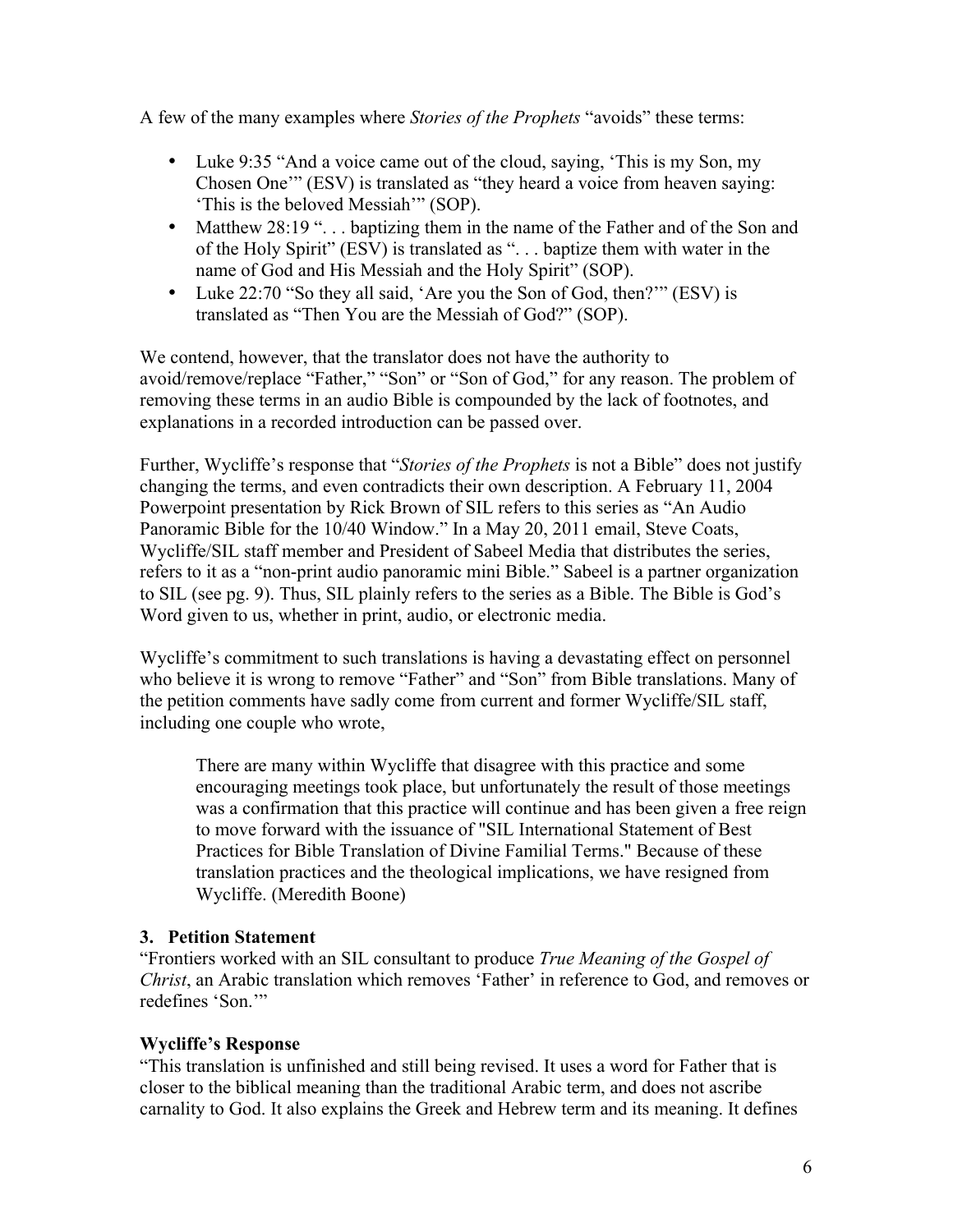'Son of God' at great length in ways that accord with both evangelical biblical scholarship and the interpretive tradition of historic Christianity."

#### **Fact Check**

In this Arabic translation of the Gospels and Acts, otherwise known as *The True Meaning of the Gospel of Christ*, "Father" in relation to God is not translated literally, in any instance, and "Son," "Son of God," and "Son of Man" are redefined in the footnotes or other explanatory material. In some cases, "Son" is removed entirely.

Regarding "Father," Wycliffe is not correct in its assertion that *True Meaning* "uses a word for Father that is closer to the biblical meaning than the traditional Arabic term." *True Meaning* never uses the Arabic word for "Father" (*Ab* in Arabic) in relation to God, and instead uses terms such as "God," "Lord," and "Guardian." These are indeed all terms for God—but the Muslim understanding of such terms lacks the sense of intimacy and familial relationship that "Father" conveys in the Bible. For example, the Great Commission in Matthew 28:19 reads, "Cleanse them by water in the name of God, his Messiah and his Holy Spirit." In this verse, *True Meaning* uses the Arabic word for God, not "Father." And by translating "Son" as "Messiah," the biblical concept of the Trinity is totally obscured, and Jesus' Sonship is totally missing.

Wycliffe's assertion that *True Meaning* "defines 'Son of God' at great length in ways that accord with both evangelical biblical scholarship and the interpretive tradition of historic Christianity" is simply not true. While "Son," "Son of God," and "Son of Man" are most often translated literally, these terms are redefined in the footnotes or other explanatory material. For example, a footnote about "Son of God" in this translation says,

This metaphorical title points to the chosen king which had to be from the descendants of the Prophet David. This is what Luke, who recorded the inspired message, intended and this is how the Jewish hearers at that time also understood it.

The note makes no mention of Jesus' deity, which is an integral part of the meaning of "Son of God." By describing Jesus' Sonship as a metaphor, Jesus is portrayed only *like* a son to God, rather than God's actual Son. Footnotes like this one reinforce Muslims' belief that Jesus is merely a human being, which is what the Qur'an teaches them.

Further, *True Meaning* inserts "beloved of God" in parentheses after the term "Son of God." This has the effect of limiting and obscuring the full and true meaning of the biblical term, even if it has been translated correctly. In Islam, terms like "Beloved Son/One who comes from God" do not mean that Jesus *is* God's actual Son, only that he comes *from* God; all human beings are "from God" according to Islam. The translation charts for the usage of "*Father*,"<sup>8</sup> ["Son,"](http://www.answering-islam.org/fileadmin/reviews/mallouhi-son.pdf)<sup>9</sup> ["Son of God,](http://www.answering-islam.org/fileadmin/reviews/mallouhi-sonofgod.pdf)"<sup>10</sup> and ["Son of Man"](http://www.answering-islam.org/fileadmin/reviews/mallouhi-sonofman.pdf)<sup>11</sup> show that

 <sup>8</sup> http://www.answering-islam.org/fileadmin/reviews/mallouhi-father.pdf

<sup>9</sup> http://www.answering-islam.org/fileadmin/reviews/mallouhi-son.pdf

<sup>10</sup> http://www.answering-islam.org/fileadmin/reviews/mallouhi-sonofgod.pdf

<sup>11</sup> http://www.answering-islam.org/fileadmin/reviews/mallouhi-sonofman.pdf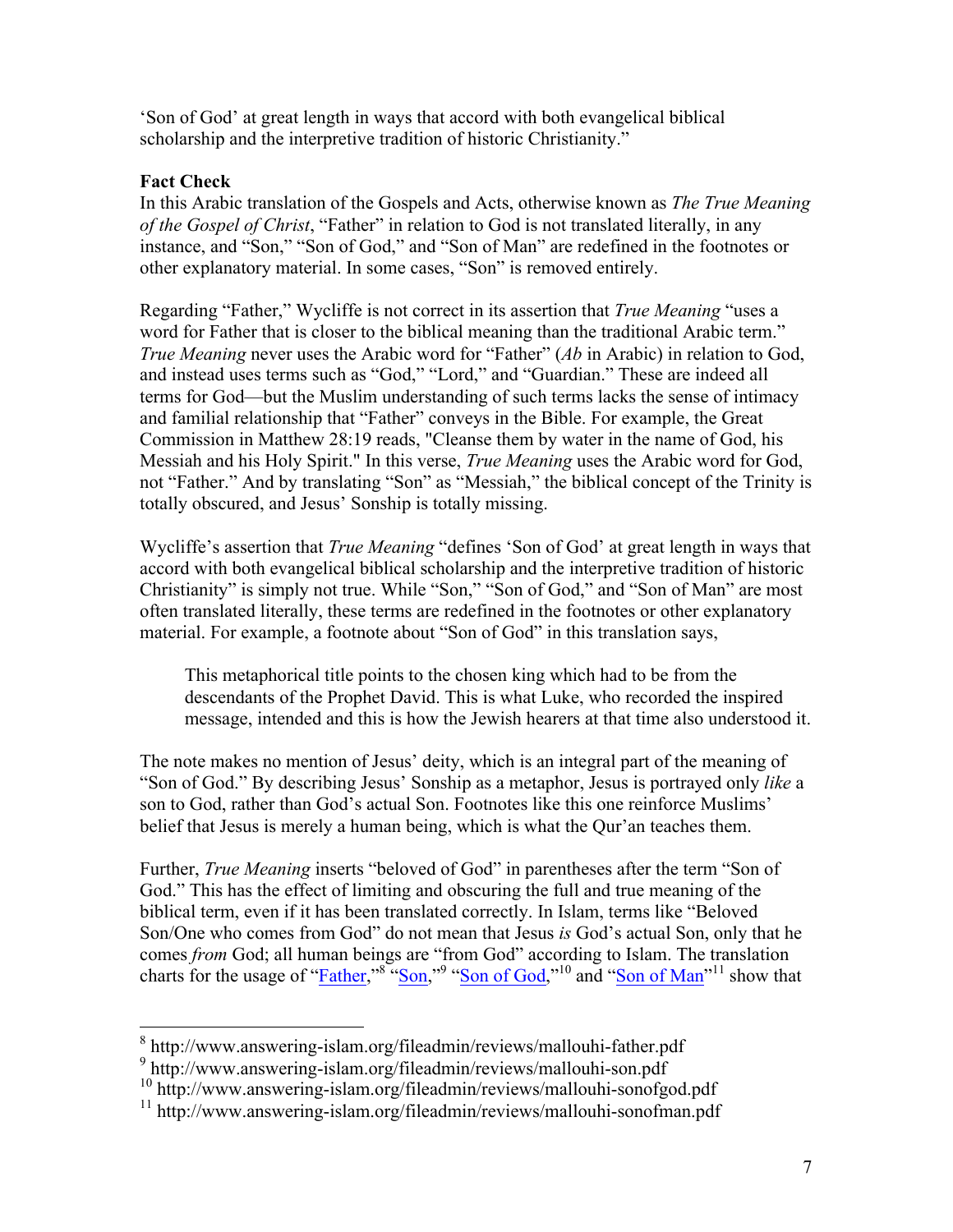these parenthetical explanations and footnotes present "Father" and "Son" in ways that do not accord with "evangelical biblical scholarship," contrary to what Wycliffe/SIL assert.

And though future revisions may be in the works, this volume has in fact been finished, contrary to Wycliffe's misleading comment. *True Meaning* has been produced in an elegant hard copy, and according to the  $Al-Kalima<sup>12</sup>$  site that distributes the book. "The first volume, the Gospels and Acts, was published in March 2008 under the title *The True Meaning of the Gospel of Christ*. Work has begun on the second part, the Epistles and Revelation." The book is also distributed on **Amazon**.<sup>13</sup>

#### **4. Petition Statement**

"Frontiers produced a Turkish translation of Matthew, distributed by SIL, that uses 'guardian' for 'Father' and 'representative' or 'proxy' for 'Son.'"

# **Wycliffe's Response**

"This translation was not produced or distributed by SIL. A partner organization of SIL allowed the producers to use their name as the copyright holders. It is Matthew, with a facing Greek-Turkish interlinear page. The interlinear translation uses the Turkish terms traditionally used to translate 'Father' and 'Son.'"

# **Fact Check**

The focus of our concern is the text of the Matthew translation, not the Greek-Turkish interlinear. In the Matthew text, "Son" is rendered as "representative" or "proxy," and "Father" is translated as "protector" or "guardian." However, "Father," "Son," and "Son of God" should be translated literally in the text, with explanation provided in the footnotes—and not the other way around. According to 2 Timothy 3:16, "All Scripture is breathed out by God and profitable for teaching, for reproof, for correction, and for training in righteousness." It is the text of Scripture that is rightfully considered God's authoritative word—not the footnotes. While footnotes are helpful, it is not proper for pastors to treat them as scriptural authority to teach, reprove, correct or train their flock.

One example will illustrate the problems with the Turkish translation. At the baptism of Jesus in Matthew 3:17, "Son" is translated as "representative" in the text. In the footnote to this verse, "Son of God" is defined in several ways, such as "God's representative," "the king, Messiah," and "God's beloved monarch." The note incorrectly says the term "is synonymous with the title of Messiah." Jesus is portrayed only in kingly terms, with no recognition of his divinity or actual Sonship. Needless to say, such explanations have the effect of obscuring the full and true meaning of "Son" and "Son of God," even if the terms are translated correctly in the footnotes.

In an email (quoted in full in Appendix 2 of this paper) to a supporter of the Matthew translation, Rev. Fikret Böcek of Smyrna, Turkey, writes:

 $12$  http://www.al-kalima.com/translation\_project.html

<sup>13</sup> http://www.amazon.co.uk/True-Meaning-Gospel-Acts-Arabic/dp/9953713065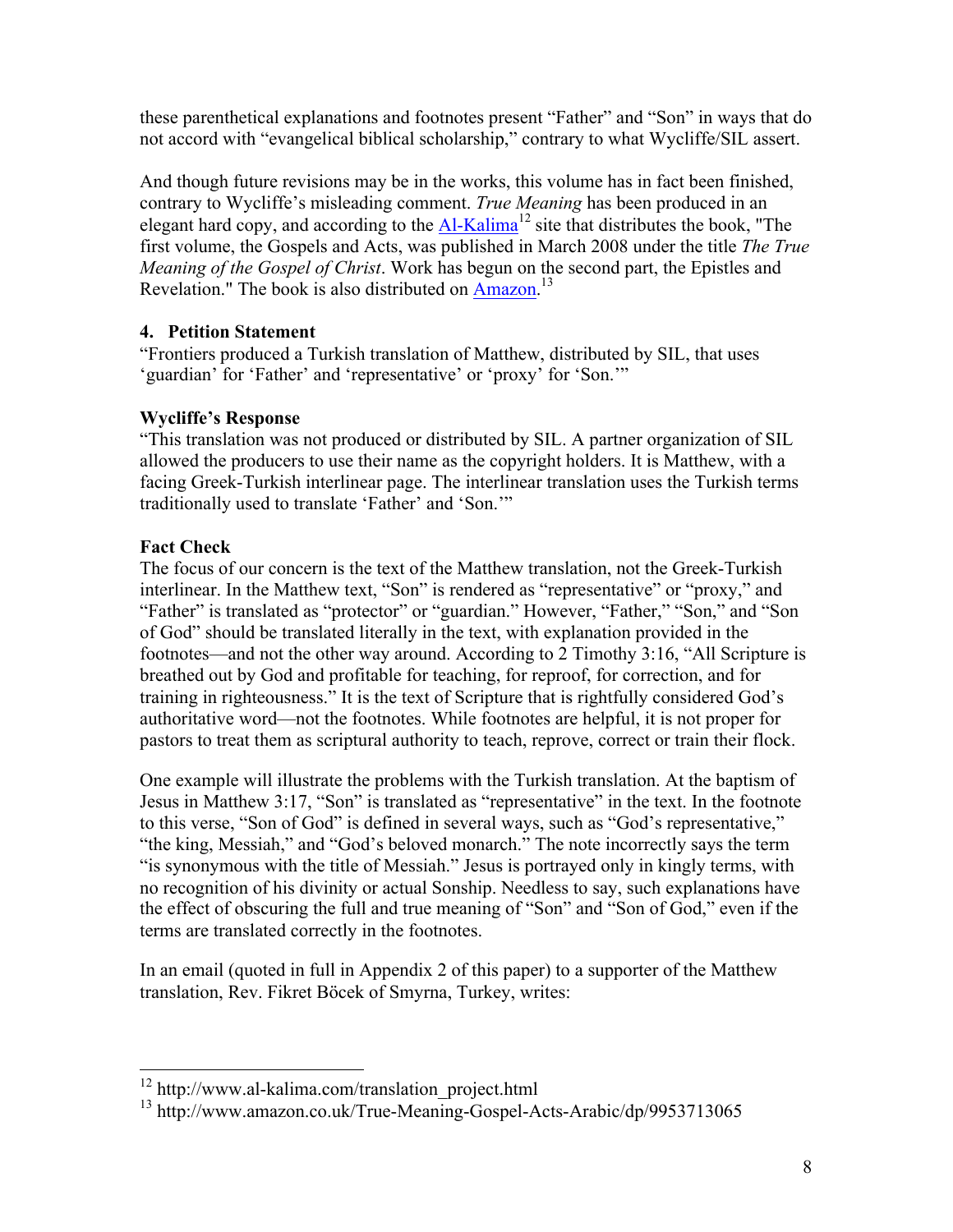As a Turkish pastor in Izmir Turkey, a graduate of Westminster Seminary, a trained philologist and linguist, and a graduate of Aegean University, I am a highly-qualified translator, and am currently working on 'the essentially literal' Turkish translation of the Hebrew Masoretic Bible. . . . We are not questioning your footnotes or your Greek in your interlinear. We are challenging the islamicised *Matthew*. . . We—Turks—are questioning the Turkish translation. . . . If you want the Turkish to really mean 'πατερα µου – My Father'—you wouldn't use 'Mevlam'. However if, like Muslims, you already have a problem with the words 'My Father' the word *Mevla* would do the trick. But it does not mean 'πατερα µου - My Father.' . . . Muslims don't perceive the word 'Mevla' as Father, but a protector! . . . You also mention that '*Son of God*' is translated as '*Allah'ın Vekili'* which actually means 'Allah's Representative'!!!

SIL has indeed been involved in distribution with this translation, through Sabeel Media. To simply refer to Sabeel as a "partner organization" implies they are entirely separate agencies, which is not the case. Rather, SIL provides leadership and funding to Sabeel, as an SIL staff member [name withheld] attests:

Initially SIL denied having published this work to the web. However on 07 January 2012 the site distributing the  $\frac{7 \text{ urkish translation}}{4}$  was found to be not just under the copyright but bearing the logo of Sabeel Media. Sabeel Media is the "partner organization" that is mentioned in the rebuttal. However, Sabeel is led by SIL members and heavily funded by SIL as documented in the IRS Form 990 filings for both Sabeel and SIL. The original version of Matthew that was distributed on this site in November 2011 (under the copyright of Sabeel Media) did not have the Greek-Turkish interlinear (a copy of that is on file). Only after being confronted about this issue did SIL actually begin to distribute the PDF with the interlinear text. However, on the website on the 7th of January 2012 you will find all text on the site presented without the interlinear and using non-familial language to describe Jesus' relationship to God. While SIL has claimed that the "literal form" was in the footnotes (see the footnote for Matthew 3:17 on the [site](http://www.allahinhazinesi.net/AnaSayfa/Ana_Sayfa.html)<sup>15</sup>) you will find that though "Son of God" is indeed present in the footnote it defines "Son of God" as God's "representative." There is no clarity about Jesus' eternal Sonship and completely unique divinity. The footnote actually does more to obscure Jesus' identity than illuminate it."

#### **5. Petition Statement**

"SIL consulted on the Bengali *Injil Sharif,* advising that 'Son' be translated as 'God's Uniquely Intimate Beloved Chosen One.'"

#### **Wycliffe's Response**

"SIL did not advise this translation. A non-SIL consultant approved it, as did the United Bible Societies. The main Protestant church supports the translation, and the local Catholic seminary has praised it. This translation also explains that the term used is translating a Greek phrase of the form Son of God."

 <sup>14</sup> http://www.allahinhazinesi.net/AnaSayfa/Ana\_Sayfa.html

<sup>15</sup> http://www.allahinhazinesi.net/AnaSayfa/Ana\_Sayfa.html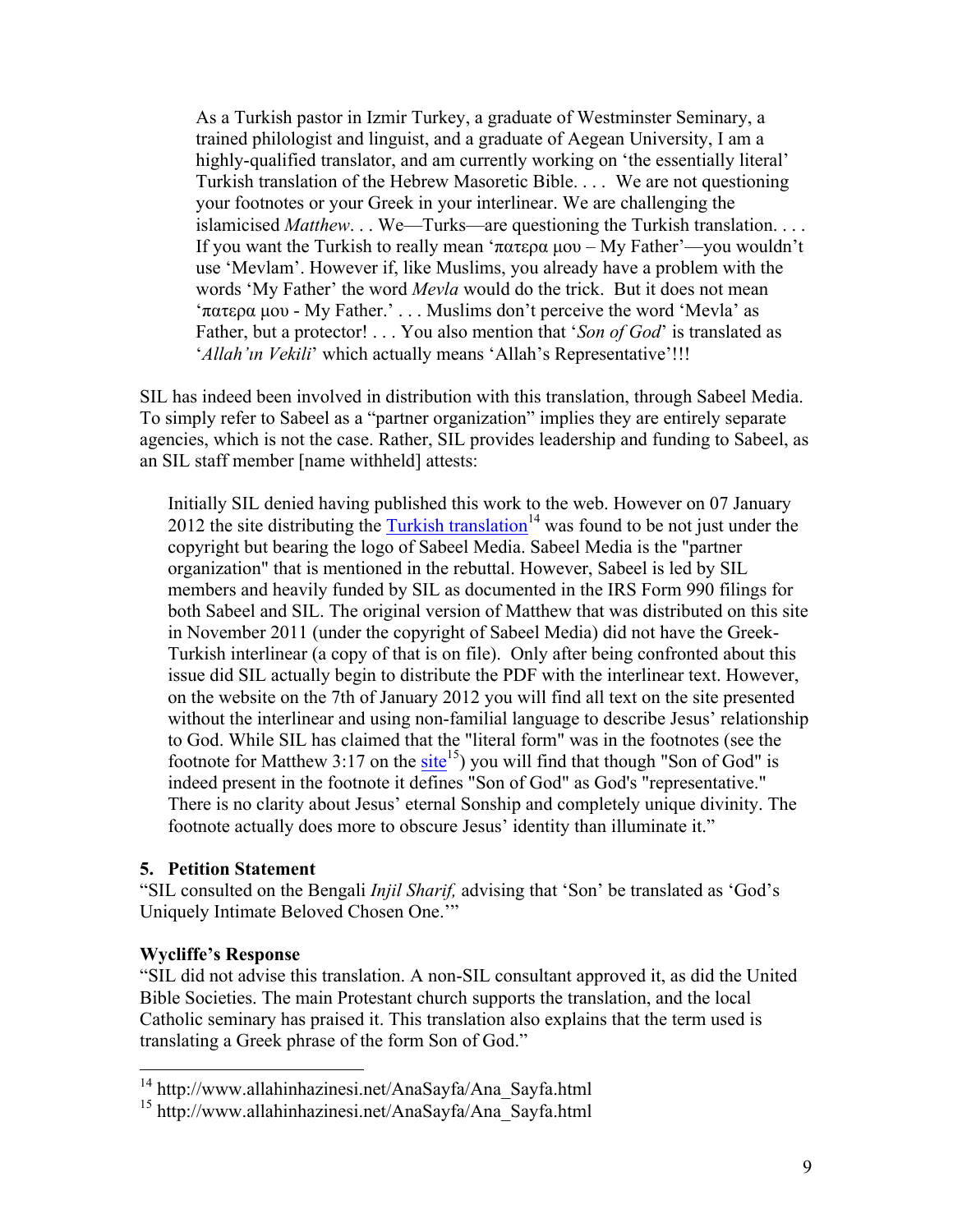#### **Fact Check**

In this issue of translating familial terms, SIL has had an enormous influence on other missionaries and agencies, which has led to other translations that remove "Father" and "Son" from the text. Such is the case for Global Partners for Development.<sup>16</sup> In an email dated June 17, 2002, the director of that agency wrote,

Recently, the Wycliffe senior VP for Eurasia (Muslim Languages), Rick Brown, presented two full sessions at our workshop in Bangkok last month on the subject of how to translate Son of God and other delicate Biblical expressions for Muslims. I agree with his proposals.

Global Partners went on to produce the Bengali *Injil Sharif*. The 2005 edition, of which 10,000 copies were printed, translated "Son" as "Messiah." A 2011 letter from Wycliffe to the PCA entitled ["Concerning Overture 9"](http://www.reformation21.org/Towards A Faithful Witness.pdf) says, "The local translators did not engage a certified translation consultant until after they had circulated a trial version in early 2005 for feedback." In the letter, Wycliffe told the PCA that,

At this point, a PCA missionary in Bangladesh informed Rick Brown [of SIL] about the translation and expressed concerns. Rick explained the rationale for using a functional equivalent that expressed the Mediatorial/Messianic meaning of the term, rather than a phrase understood by Muslims to be sexually suggestive and an unforgivable insult to God. Rick then wrote to the translators explaining that the translation would be inadequate if it failed (1) to mention the relationship to God inherent in the use of *huios tou theou* and (2) if it did not present and explain *huios tou theou* in the introduction and glossary. He sent them a prepublication version of an IJFM article that urged this very point, and encouraged them to acquire the services of a translation consultant. They did, and the consultant said the same thing. This consultant urged them to search for an expression that emphasized Christ's unique relationship to God. So in late 2005 the Bangla translation team agreed to work with the consultant to find a new term, and they agreed to present and explain the Father-Son terminology in the introduction and glossary. For over two years the team tested various wordings with believers, prebelievers, pastors, and teachers until in March 2008 they all finally decided on a wording. The consultant says that in the synoptic Gospels it is *Ekanto Prio Mononito Jon* and means "God's Uniquely-Intimate Beloved Chosen One," and that in John it is usually "God's Uniquely-Intimate Beloved One."<sup>17</sup>

Regarding the explanatory material Wycliffe refers to, the glossary entry says,

*God's Uniquely Intimate Beloved Chosen One*. This phrase is a translation of a title which is used for the Lord Jesus Christ in the Noble Gospel. In the Heavenly Books, this title was used for the kings of the Sons of Israel to show that they are specially chosen and empowered by Almighty God to rule and lead their people,

 <sup>16</sup> http://www.worldmag.com/articles/17944

<sup>17</sup> http://www.reformation21.org/Towards%20A%20Faithful%20Witness.pdf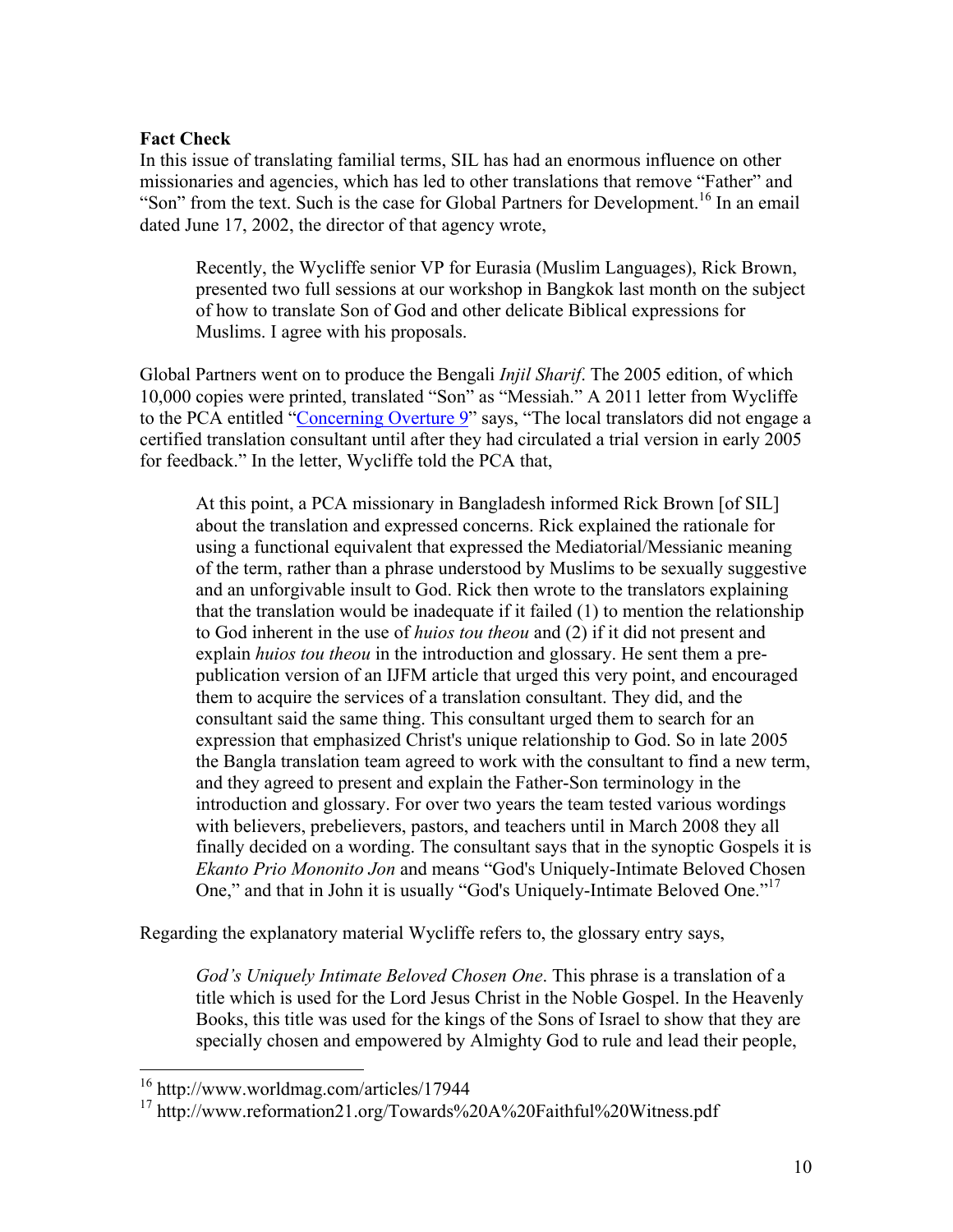see Psalms 2:6-7; 89:26-27. In the original language, father-son words are used to express this meaning.<sup>18</sup>

In their letter to the PCA, Wycliffe defends the glossary entry as "similar to the explanations of mainstream evangelical study Bibles in English, such as the NLT Study Bible, the Reformation Study Bible, the NET Bible, and the NIV Study Bible." This is misleading. The notes for these study Bibles affirm that "Son of God" points not only to Jesus' kingly role, but also to his being the divine and eternal God the Son. However, the *Injil Sharif* offers no such explanation. Further, referring to the usage of terms in the Noble Gospel and the Heavenly Books (an Islamic term meaning God's equally inspired revelation of the Torah, Psalms, Gospel and the Qur'an), without any qualification, lends credence to Muslims' belief that the Qur'an is inspired and authoritative. But clearly, the Qur'an does not hold to a biblical view of Jesus as the divine Son of God.

SIL did not produce the *Injil Sharif,* and thus the petition never asserted this. However, clearly SIL has had a direct contribution through Rick Brown being consulted for advice regarding specific terminology and his offering rationale to use a "functional equivalent" rather than the literal term, as well as a general influence through his workshops and articles. Wycliffe/SIL's subsequent defense of the *Injil Sharif* terminology and explanations indicate support for this translation. Though we are satisfied with the original wording, the Petition Statement now reads, "SIL consulted on the Bengali *Injil Sharif,* which translated 'Son' as 'Messiah' and 'Son of God' as 'God's Uniquely Intimate Beloved Chosen One.'" While we do not know the full extent of SIL's influence, it is correct to say they "consulted" on the translation in the common understanding of the term, i.e. they "gave information or advice about something (in an area of expertise)."

Contrary to Wycliffe's assertion, the United Bible Societies did not approve the *Injil Sharif*. According to the former General Secretary, it would be a violation of United Bible Society policy for the UBS to approve a Bangla translation without the Bangladesh Bible Society's approval, and the Bangladesh Bible Society<sup>19</sup> expressly rejects the *Injil Sharif.* Wycliffe further states "the main Protestant church" and the "local Catholic seminary" have supported the translation. These are vague assertions that require documentation and specificity. On the other hand, many Bengali leaders and churches, including the Presbyterian Church of Bangladesh, the Bangladesh Bible Society, the Isai Fellowship of Bangladesh (a coalition of Muslim background churches and ministries) and leaders of the National Christian Fellowship of Bangladesh (NCFB), firmly oppose these new translations that fail to include references to God as "Father" and "Son." Without resources or influence to stand against Western missions agencies producing these translations, they documented their concerns in a short video entitled ["Unheralded."](http://www.youtube.com/watch?v=LzPK93pI65I)<sup>20</sup>

 <sup>18</sup> http://www.reformation21.org/Towards%20A%20Faithful%20Witness.pdf

<sup>19</sup> http://www.worldmag.com/articles/17944

<sup>20</sup> http://www.youtube.com/watch?v=LzPK93pI65I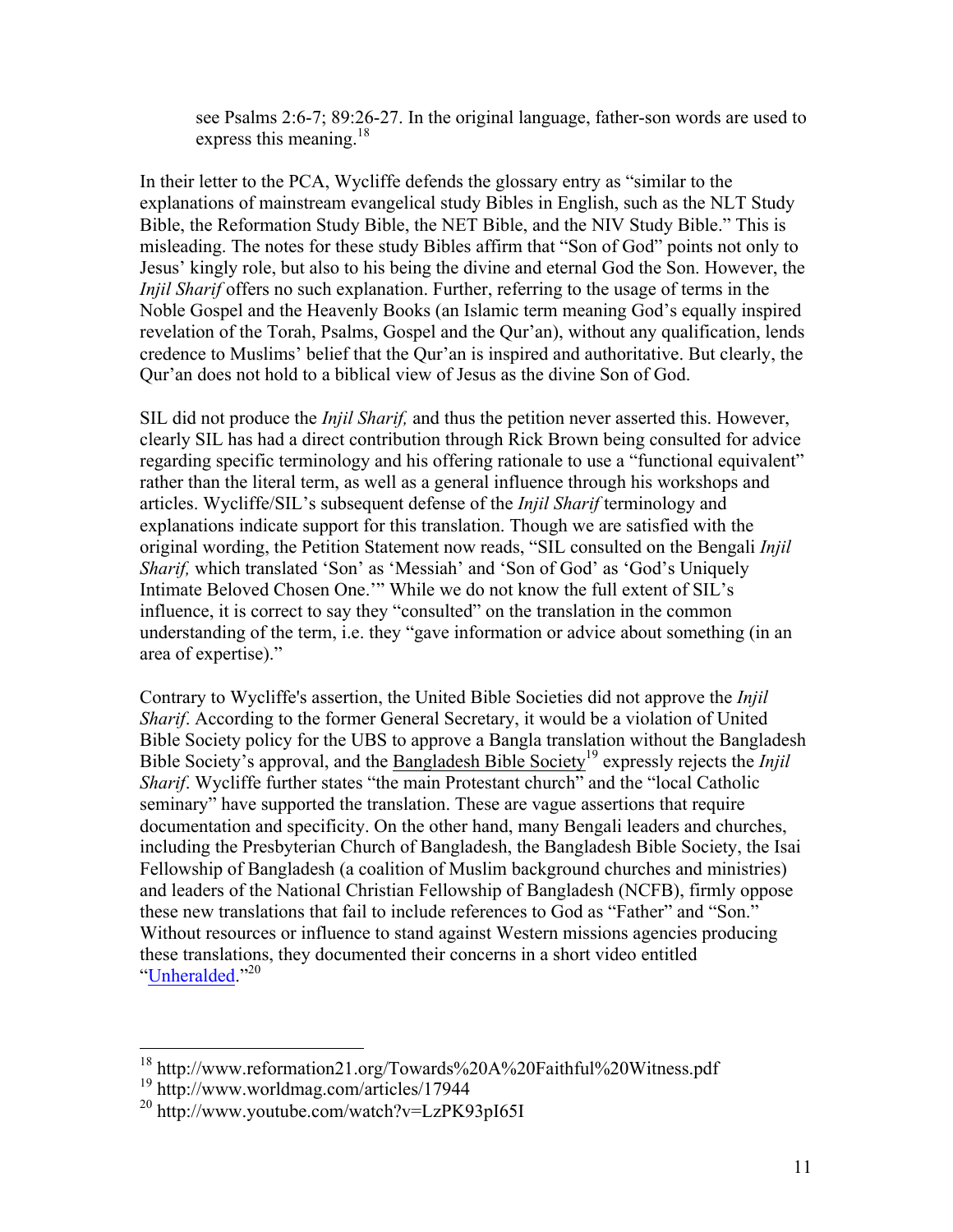#### **Wycliffe's Preface**

In the preface to their response, Wycliffe says the petition "expresses disagreement with the way the divine familial names are handled in the SIL Best Practices document and Wycliffe USA policy." Because Wycliffe refers to their policies, a few selected comments regarding the most problematic phrases are in order. We must first say, however, that our concerns are not related to the personal doctrinal beliefs of any staff member or the agencies' Statements of Faith. Moreover, it is our privilege to call many members of Wycliffe, Frontiers, and SIL our dear friends, who are biblically sound Christians faithfully pursuing an important calling from God. Our concerns are directed instead towards specific policies, the practices of some staff, and the support of agency leaders that brought us to this point. We hope this petition does what so many efforts, over so many years, have failed to do, which is to persuade agency leaders to keep "Father," "Son," and "Son of God" in the text of all Bible translations.

[SIL Best Practices:](http://www.sil.org/translation/divine_familial_terms.htm) "We affirm the eternal deity of Jesus Christ and require that it be preserved in all translations. Scripture translations should promote understanding of the term "Son of God" in all its richness, including his filial relationship with the Father, while avoiding any possible implication of sexual activity by God. $^{521}$ 

Response: There is much to be encouraged by here. However, a serious problem is the phrase, "avoiding *any possible implication* of sexual activity by God" (emphasis added). That expansive statement subjectively allows the translators to use alternative familial terms in virtually any instance, depending on the reader's impressions. Indeed, a translator could justify replacing "Father" and "Son" in any language, including English. Again, see Appendix 1 for more details about why this guiding principle of Wyclifee/SIL's policies is not valid.

[Wycliffe Translation Standards:](http://www.wycliffe.org/TranslationStandards.aspx?printerfriendly=yes) "In particular regard to the translation of the familial titles of God we affirm fidelity in Scripture translation using terms that accurately express the familial relationship by which God has chosen to describe Himself as Father in relationship to the Son in the original languages." $^{22}$ 

Response: This also is an encouraging statement, depending on what is actually meant. The familial terms that "God has chosen to describe himself" are "Father," "Son," and "Son of God." Other biblical terms and titles of God express truths about God, but they are not *familial* terms. "Familial" is a collective word that refers to "Father," "Son," and "Son of God." (note: *filial* literally refers only to sonship terms, though the word is sometimes incorrectly used to include paternal meanings.) We sincerely appreciate the challenge facing translators in trying to be faithful to the text of Scripture. But as we have demonstrated, the words currently used in these contentious translations fail to "accurately express" the Fatherhood of God and the Sonship of Christ. We can imagine no instance, for example, where a loving father would encourage his children to refer to him as "guardian" rather than "father." The examples of alternative terms used by Wycliffe mean the reader cannot be reassured by this translation standard.

 $^{21}$  http://www.sil.org/translation/divine\_familial\_terms.htm

<sup>&</sup>lt;sup>22</sup> http://www.wycliffe.org/TranslationStandards.aspx?printerfriendly=yes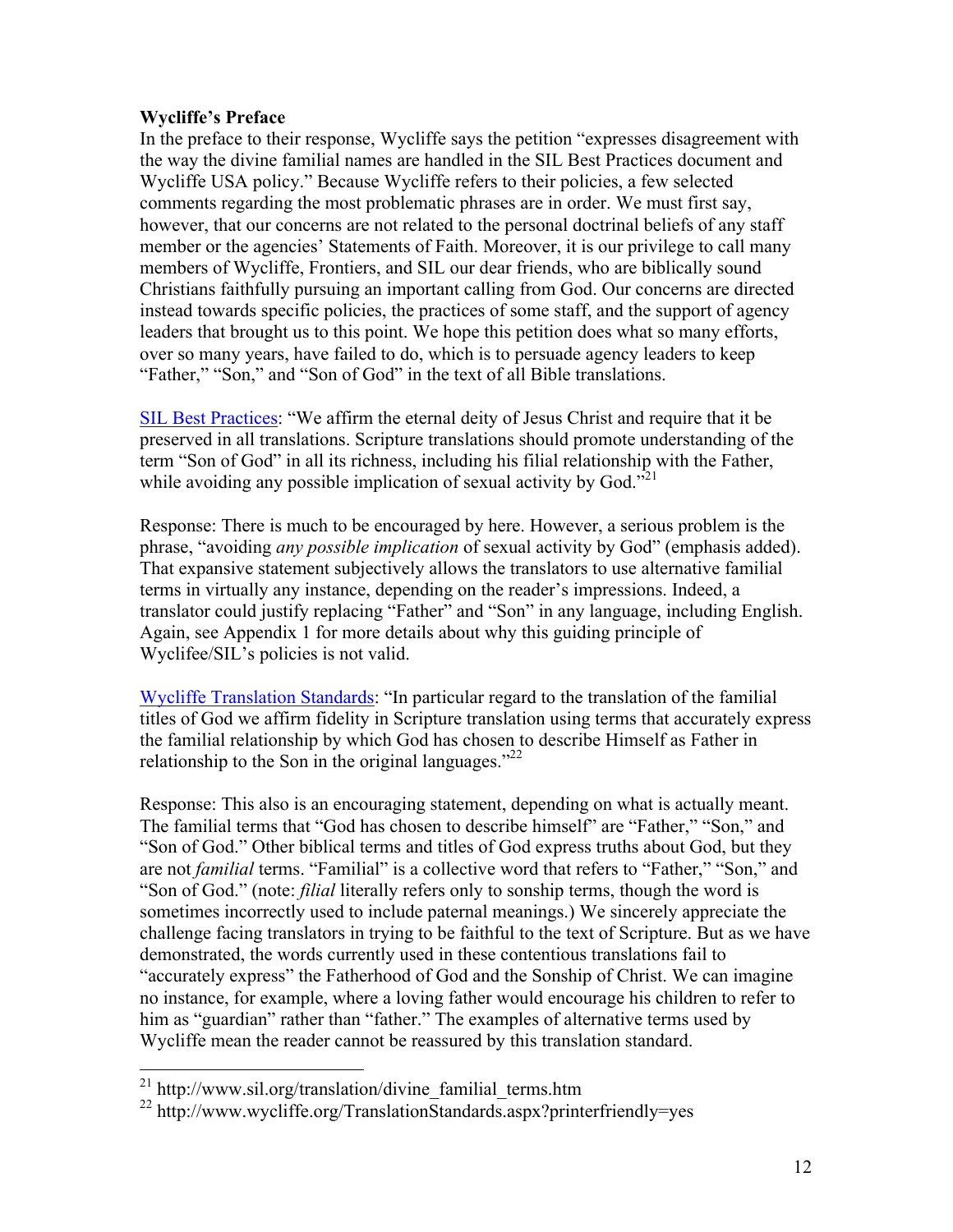[Wycliffe Translation Standards:](http://www.wycliffe.org/TranslationStandards.aspx?printerfriendly=yes) "In particular regard to Bible translations done for Muslim contexts we affirm that in the majority of cases a literal translation of "Son of God" will be the preferred translation. In certain circumstances, specifically where it has been demonstrated that a literal translation of "Son of God" would communicate wrong meaning, an alternative form with equivalent meaning may be used. The alternative form must maintain the concept of "sonship." All translations for Muslim audiences should include an explanation of the meaning of the phrase "ho huios tou theou" (the Son of God) when it refers to Jesus Christ. This may be in a preface, in one or more footnotes, or as a glossary entry, as seems appropriate to the situation."

Response: While there are multiple ways to interpret "preferred translation," our main concern is the leeway allowed in the minority of cases. Who decides what a "wrong meaning" of "Son of God" is? The reader? The translator? Why not translate the term literally, and offer explanation as needed? Further, the examples of an "alternative form with equivalent meaning" to "Son of God" deeply trouble us. "Representative of God," for example, fails to convey Jesus' deity and the familial relationship of a father to his son. In Turkish, the term "representative" used in the Matthew translation is used in the modern context of "proxy server." What father would call his son, "proxy"? The solution of relegating explanations to the footnotes or glossary entry promotes further subjectivity. Moreover, many examples of such notes are not biblically faithful descriptions.

#### **Conclusion**

We commend any reader for getting this far! It shows you are concerned about God's Word and the importance of Bible translation. While it is not our desire to add to the disunity that already exists over this issue, the integrity of God's Word must be our higher consideration. To that end, we humbly pray for God to be glorified throughout the world, for his name to be honored, for his Word to be faithfully proclaimed and received, for his people to be one, for the global church to be steadfast in its witness, and for the spread of the extraordinary hope offered to all people, that "whoever confesses that Jesus is the Son of God, God abides in him, and he in God" (1 John 4:15).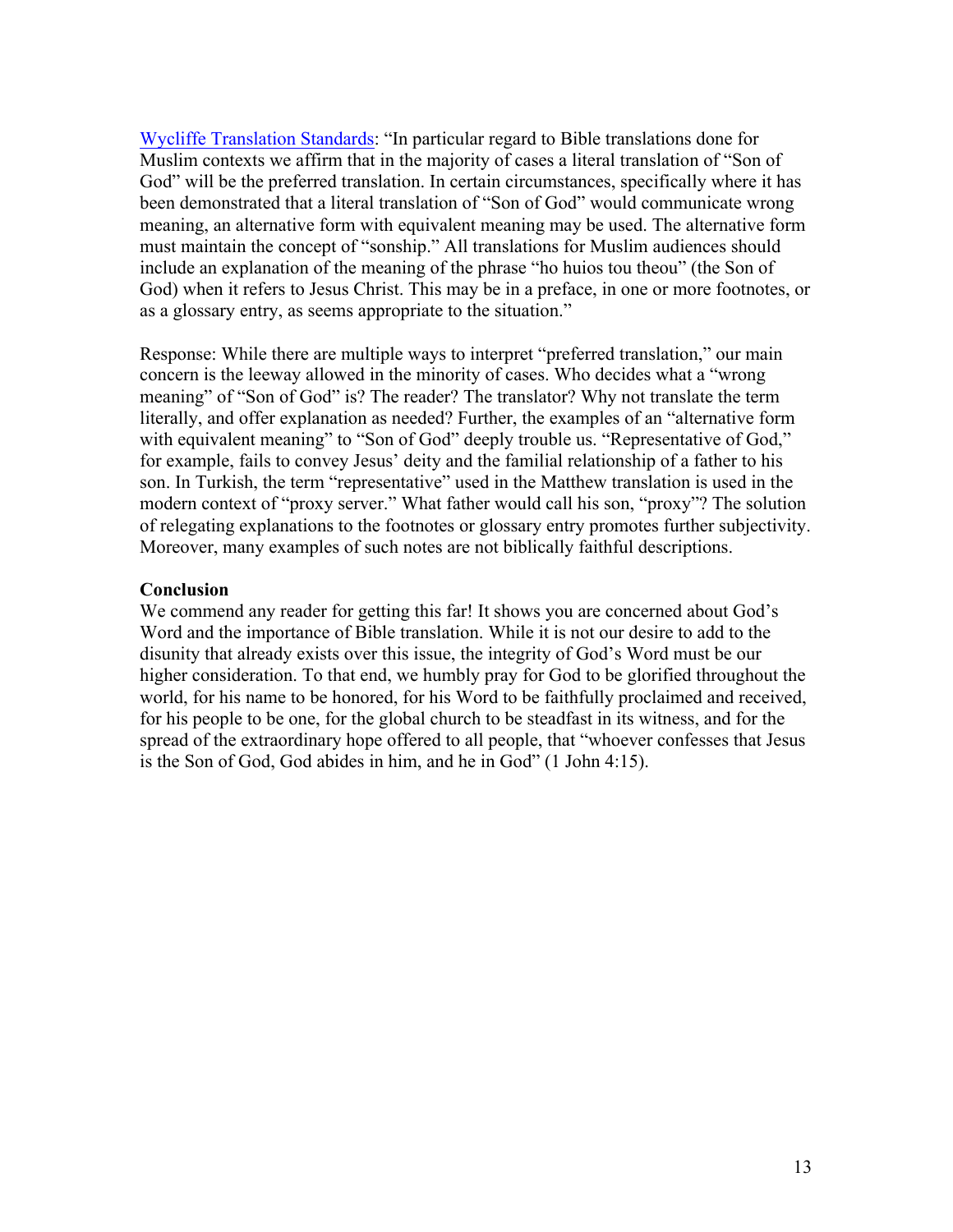#### Appendix 1: Theological and Linguistic Reasons Why Wycliffe's Muslim Idiom Translation Practices Are Not Valid

One of the main teachings in the Qur'an and Islam is that God is one and cannot be divided in any way; any attack on that oneness (even implied) is blasphemy and 'shirk', an unforgivable sin. Muslims understand Father-Son terms in the NT to mean that Jesus is God's actual Son, God incarnate, and that God is His actual Father, which is exactly the correct meaning according to the Scriptures. However, to them that is shirk and so, of course, they find it offensive and are afraid to believe such a thing because the Qur'an falsely teaches them that those who believe such things will be punished with eternal hellfire. Contrary to Wycliffe's statement, any offense associated with the "traditional translations" of these terms also applies to the original Greek terms since *they have exactly the same meaning*.

Assuming that by "traditional translations" Wycliffe/SIL is referring to the use of 'ibn Allah' in Arabic (and equivalent translations in other languages) to refer to Jesus as the Son of God, it is absolutely false for Wycliffe to say that these are "inaccurate" or that they "communicate the wrong meaning". Since 'ibn' is the natural way that any father would refer to his son in Arabic, this is the accurate translation of the Greek, 'huios'. As in all languages, the context in which 'ibn' is used determines whether or not it refers to a son that has resulted from a biological relationship. Native Arabic speakers insist that 'ibn' is the correct word to use when translating the phrase 'huios tou theou' and that the context clearly explains that no sexual meaning is implied.

For example, Luke 1:32-35 and Matthew 1:18-25 make it clear that no sexual relations were involved in the case of Jesus' conception. In these passages, 'ibn' is used to describe the son of a virgin (also in Isaiah 7:14). In the Qur'an, 'ibn' is used to refer to Jesus as the 'son of Mary,' which according to Qur'anic commentators emphasizes the fact that Jesus had no biological father. Once Muslims read in the Qur'an that God created Jesus in the virgin Mary by divine decree, they interpret all other references to 'son of Mary' in the Qur'an the same way, with no thought of sexual relationships. In the same way, after Muslims read Luke 1 and Matthew 1, all other references in the New Testament to Jesus as the 'Son' (or to God as His Father) are also interpreted correctly with no thought of sexual relationships. The context is vital in interpreting any word or passage in Scripture—or in any other literature. As linguists and translators, it is irresponsible to talk about the meaning of a word or phrase without considering the context. Therefore it is completely inaccurate (and linguistically unsound) for Wycliffe/SIL to say in their response that "traditional translations" (i.e. ones using "Son of God" for Jesus and "Father" for God) are "appearing to say that God had sex with women" or to insist as they do elsewhere that "ibn always has sexual connotations". These statements totally ignore the testimony of native Arabic speakers who, as the experts on this subject, have repeatedly stated that 'ibn' can be used in a variety of ways that do not have sexual connotations, including to refer to an adopted son, a stepson, a test-tube baby son, the son of a virgin, and the Son of God.

#### The overwhelming reason for Muslims' offense at this term is that they know it means that Jesus is God's actual Son, God incarnate, and the Quran forbids anyone to share God's nature.

It is important to emphasize this point, since the only reason Wycliffe/SIL has given for the practice of replacing or removing these familial terms is the claim that Muslims think that 'Son of God' means God had sexual relations with Mary. Based on this false assumption, Wycliffe/SIL's most recent translation policy dictates that translators must choose terms that "avoid any possible implication of sexual activity by God." Given that in every language the word for 'son' or 'father' (out of context) normally implies biological relationship (since most sons are a result of such relationships), there is no language where 'Son' could be used without '*any* possible implication...' That is, there would always be the slight chance that some people (in any language) might hear the term "Son of God" before they hear the explanation of what that means from Matthew and Luke (which clarify that there was no sexual activity) and so they might think God slept with Mary, especially in societies that have no prior Biblical knowledge or where they have been taught false information about the Bible. Even in English the phrase "Son of God" has the possibility of having this implication. It is better to translate the Bible accurately, using Father-Son terms as the Holy Spirit did, and then teach people the context so that everyone understands God's message accurately.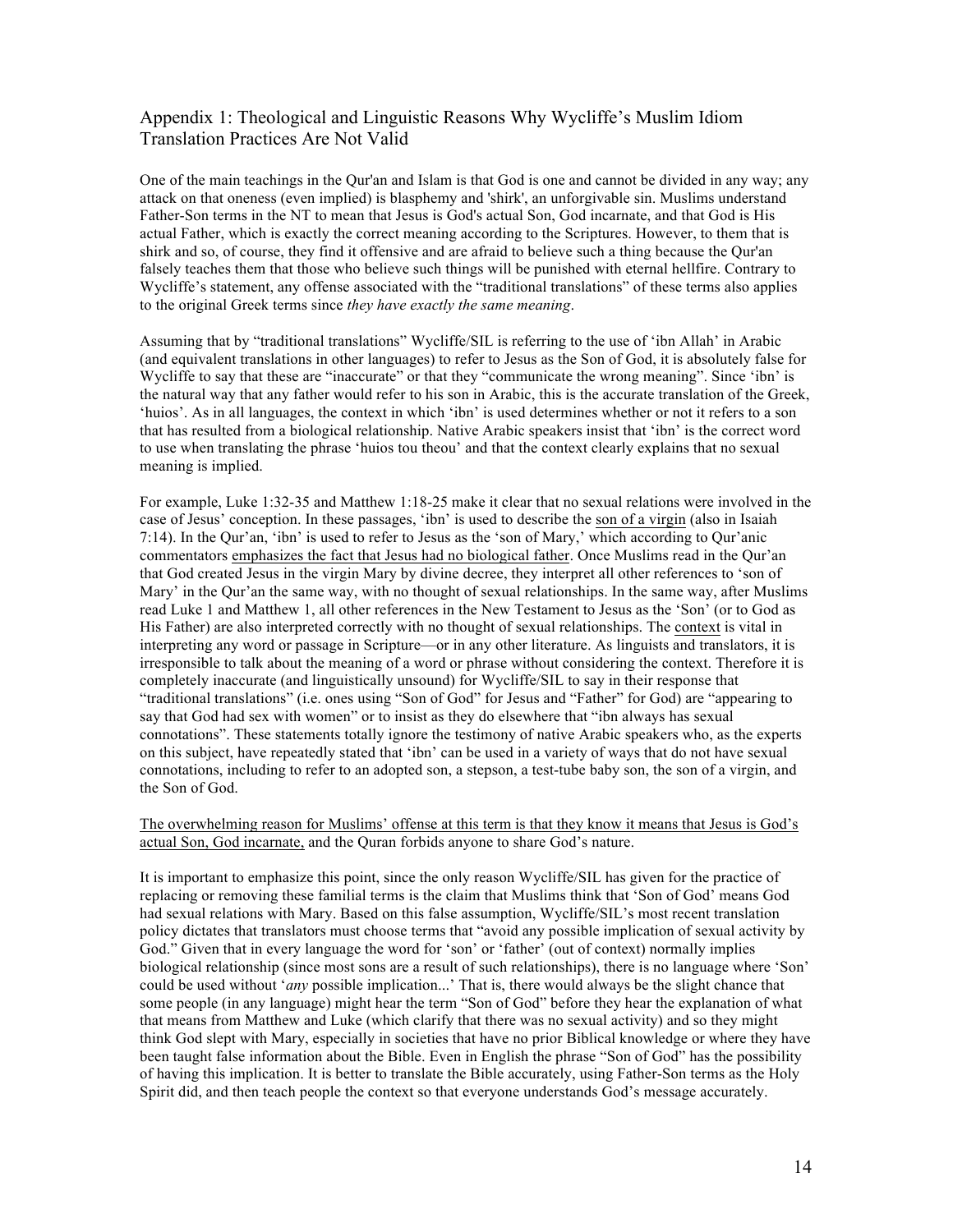#### Appendix 2: Response to the Matthew Translation By Rev. Fikret Böcek of Smyrna, Turkey

As a Turkish pastor in Izmir Turkey, a graduate of Westminster Seminary, a trained philologist and linguist, and a graduate of Aegean University, I am a highly-qualified translator, and am currently working on 'the essentially literal' Turkish translation of the Hebrew Masoretic Bible.

In your email your claim that this criticism '*is a strange petition based on errors of fact*' is absurd. I would like to show you how the criticism is not based on error.

We are not questioning your footnotes or your Greek in your interlinear. We are challenging the islamicised Matthew. Your argument is 'Proof by contradiction' (reductio ad absurdum), but you defeat your own argument by your own translation. We are not questioning your Greek interlinear. We –Turks- are questioning the Turkish translation.

You state that you '*did the interlinear*' with the new Turkish translation of Matthew. You move on to explain the Greek interpretation of the Turkish words: '*Mevlam*' and '*Allah'ın Vekili*.' Sadly, your translation reveals a poor command of the Turkish language.

For instance...

If you want the Turkish to really mean 'πατερα µου - My Father' you wouldn't use 'Mevlam'. However if, like Muslims, you already have a problem with the words 'My Father' the word Mevla would do the trick. But it does not mean 'πατερα μου - My Father.'

The word 'MEVLA' is mentioned in the Quran like this:

َّيرُوَإِن تَوَلَّوْاْ فَاعْلَمُواْ أَنَّ اللَّهَ مَوْلاَكُمْ نِعْمَ الْمَوْلَـى وَنِعْمَ النَّصِدِ ْ ََّْْ

"And if they turn away, then know that Allah is your protector, an excellent protector, and an excellent helper!" (Turkish: Bilin ki Allah sizin mevlânızdır (sahibiniz, hâminiz, yardımcınızdır). O, ne güzel Mevlâ ve ne güzel yardımcıdır" (Enfâl, 40).

In this verse Mevla is rendered as 'Protector' and 'Helper', not as 'My Father'.

Here is another verse from the Quran:

#### ذَلِكَ بِأَنَّ اللَّهَ مَوْلَى الَّذِينَ آمَنُوا وَأَنَّ الْكَافِرِينَ لَا مَوْلَى لَهُمْ َّ ِأ

*"That is because Allah is the Protector of those who believe, but those who reject Allah have no protector." (*Turkish: "Öyle, çünkü Allah iman edenlerin mevlâsıdır, kâfirlere gelince onlar için mevlâ yoktur.") (Muhammed, 11)

Muslims don't perceive the word 'Mevla' as Father, but a protector! If you suggest that مَوْلَى Mevla) may mean Father, they will respond saying '*May it NEVER be*'!!! Mevla means protector and helper!

You also mention that '*Son of God*' is translated as '*Allah'ın Vekili*' which actually means 'Allah's Representative'!!! 'θεου υιος' does not mean '*Allah's Representative*' but it clearly means 'The Son of God'... If you wish you can tranlate it as 'Tanrı'nın Oğlu' or 'Allah'ın Oğlu'. But if you are a Muslim who claims that the Bible is a corrupt book, that the Greek is corrupt, then you can translate 'θεου υιος' to mean 'Allah'ın Halefi' or 'Allah'ın Vekili.' For a Muslim would translate only according to preconcieved impossibilities: seeing as it's impossible for God to have a son, it must mean something other than the typical or actual use of this Greek word.

I agree with late Thomas Cosmades when he wrote about this so called Muslim-friendly translation: "*In the plethora of footnotes, unimaginable gimmicks are employed to give the impression that all these explanations are requisite to support the paraphrase of the text.*"